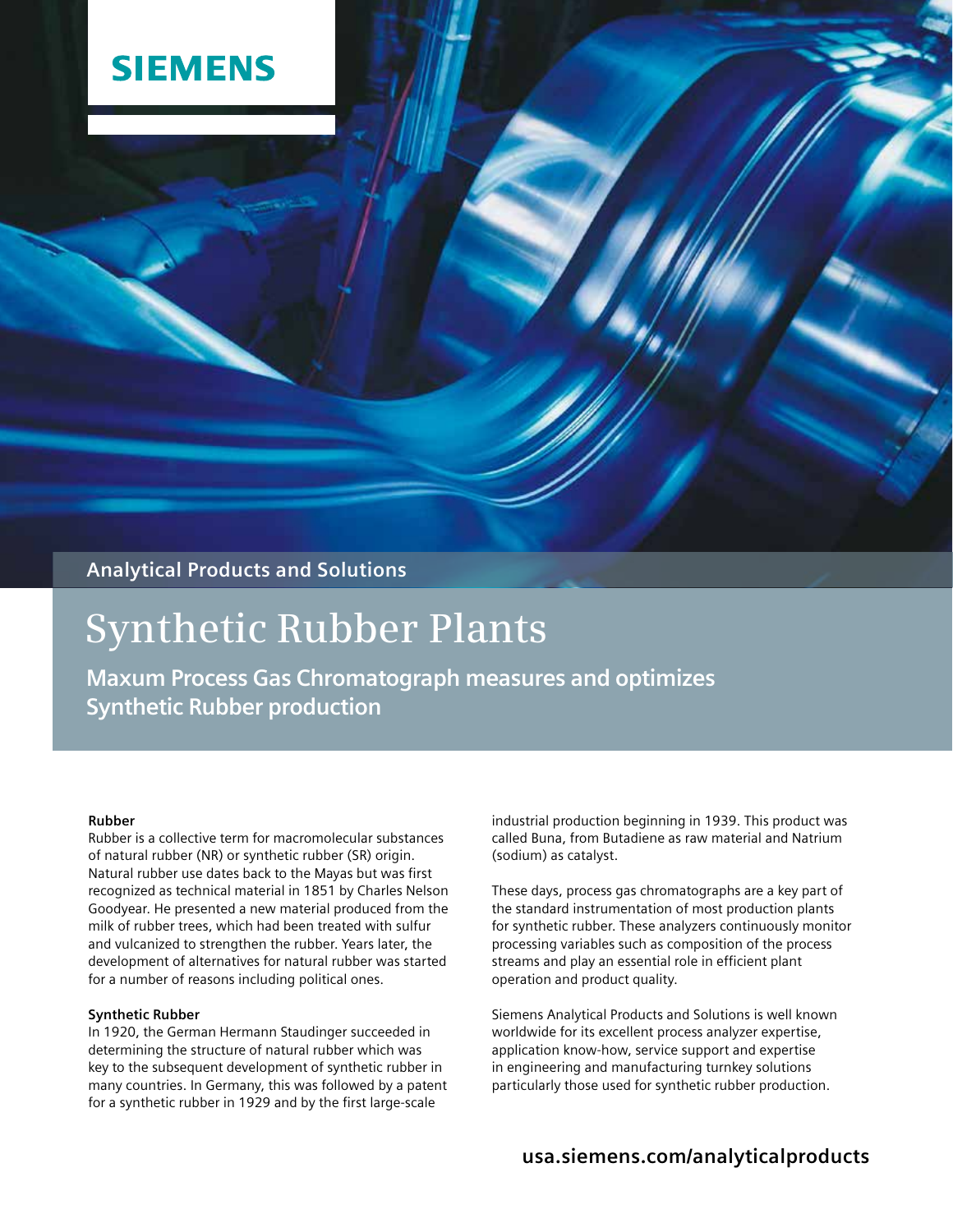#### **Synthetic Rubbers**

Synthetic rubbers are complex chemical compounds formed through the polymerization of monomers. Synthetic rubber production (fig. 1) starts with the refining process of oil, coal or other hydrocarbons with naphtha as one of the desired products. The naphtha is then combined with natural gas to produce monomers. Typical monomers used for production feed material include butadiene, styrene, isoprene, chloroprene, acrylonitrile, ethylene or propylene.

These monomers are then polymerized using catalyst and process steam to form chains of polymers which results in rubber intermediaries. These substances are then processed to their final rubber products by vulcanization.

In integrated plants, naphtha or even the monomers and process steam are delivered as raw materials from other production facilities which are located close to the rubber plant.

The synthetic rubber industry provides a wide variety of synthetic rubbers to reflect the different applications and requirements from the market. Examples include:

- Styrene-Butadiene Rubber (SBR),
- Polybutadiene Rubber (BR)
- Polyisoprene Rubber (IR)
- Butyl Rubber (IIR)
- Nitrile Rubber (NBR)
- Halobutyl Rubber (HIIR)
- Ethylene Propylene Diene Monomer (EPDM)

The use of synthetic rubber is widespread, as the characteristics and properties of these elastomers make them useful in almost all economic sectors — automobiles, civil construction, footwear or plastics — playing an important role in the daily life of society.

The SBR and BR forms of synthetic rubber are the most widely consumed type due to their popular use in the manufacture of tires. According to "International Rubber Study Group", world production of synthetic rubber grew from 12.8 to 13.6 million tons in 2006-2007.



Fig. 1: Generic production process of synthetic rubber

As massive investments were required to develop these different varieties, the production technology was heavily concentrated in long-established global major chemical companies such as BASF, Lanxess (formerly Bayer), DOW, Shell, Exxon, DuPont or major players in the tire industry like Goodyear, Firestone or Michelin. Leading world manufacturers are located in Asia and Europe, followed by Northern America and Russia.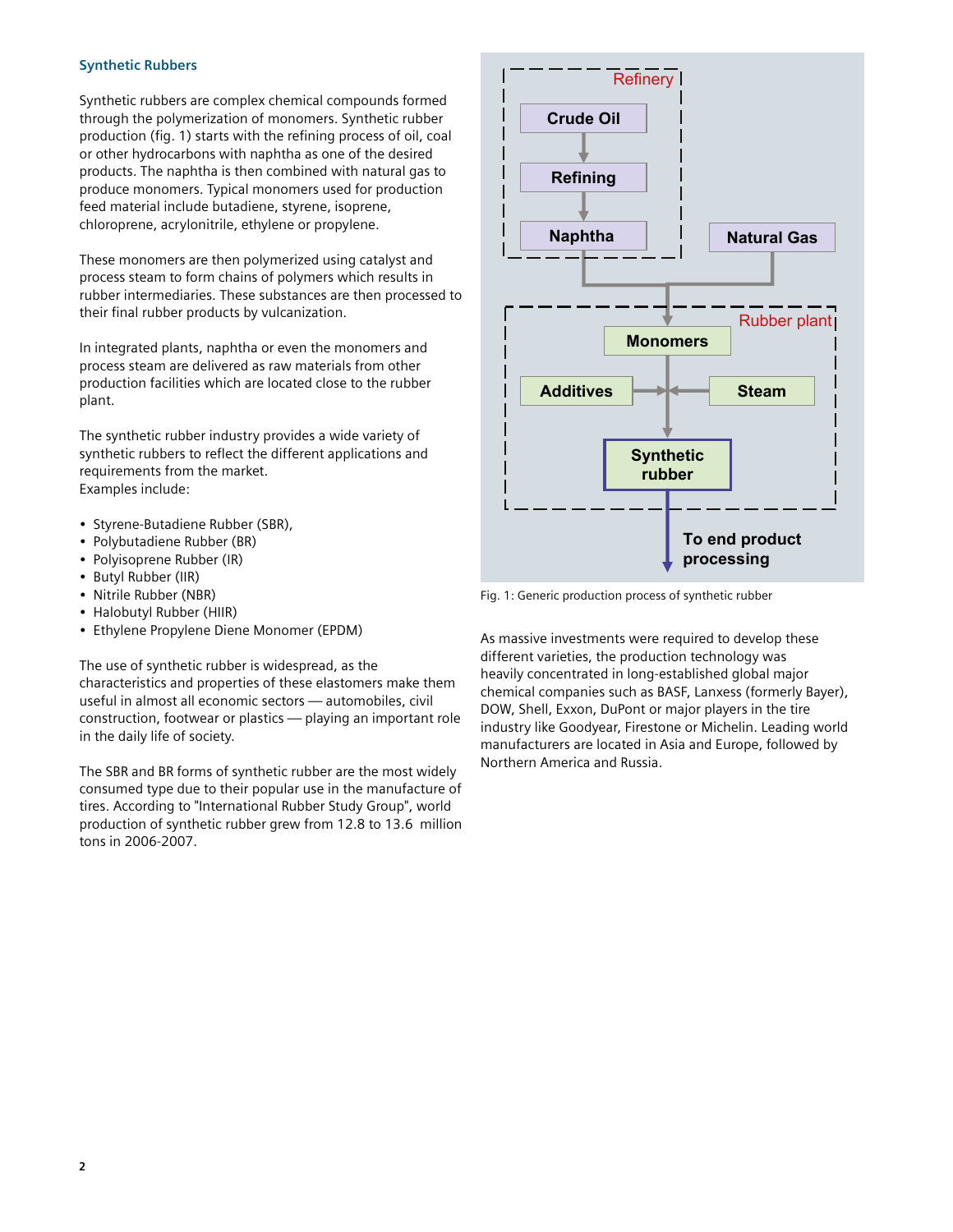

Fig. 2: Butyl rubber process

#### **Butyl Rubber (IIR) production**

Butyl Rubber is a combination of a copolymer of Isobutylene with Isoprene (Isobutylene Isoprene Rubber, IIR).

Polyisobutylene by itself is fully saturated; therefore, isoprene is added to provide sufficient double bonds to allow vulcanization with sulphur.

An outstanding property of IIR is its very low permeability to air and other gases making it ideal for use as tire inner tubes. Other properties include very good resistance to sunlight, ozone and aging and, when used in tires, reduced rolling resistance and thus reduced vehicle fuel consumption.

#### **Production process**

• **Feed blending** (fig. 2, section 1) Butyl Rubber typically consists of about 98% Isobutylene with 2% Isoprene distributed randomly in the polymer chain. The most commonly used polymerization process uses methyl chloride as a reaction diluent. Chillers are used to cool the blended feed stream before it enters the reactor.

• **Polymerization and stripping unreacted monomers** (section 2)

Butyl rubber is produced by co-polymerizing isobutylene with a small amount of isoprene, in a solution with methylchloride and a chilled catalyst. To achieve high molecular weight, the exothermic reaction must be controlled at low temperatures close to -100°C.

During the reaction, a slurry of fine particles of butyl rubber dispersed in ethyl chloride is formed in the reactor.

The methyl chloride and unreacted monomers are flashed and stripped overhead in a sequence of distillation columns by the addition of steam and hot water.

- **Recycle compression and purification** (section 3 and 4) Solvent and isobutylene are recovered and dried and recycled to the polymerization section, while impurities are purged out.
- **Finishing** (section 5)

Slurry aids and antioxidants are introduced to the hot water/polymer slurry to stabilize the polymer and prevent agglomeration. Then the polymer is screened from the hot water slurry and dried in a series of extrusion dewatering and drying steps. Fluid bed conveyors are used to cool the product to acceptable packaging temperature.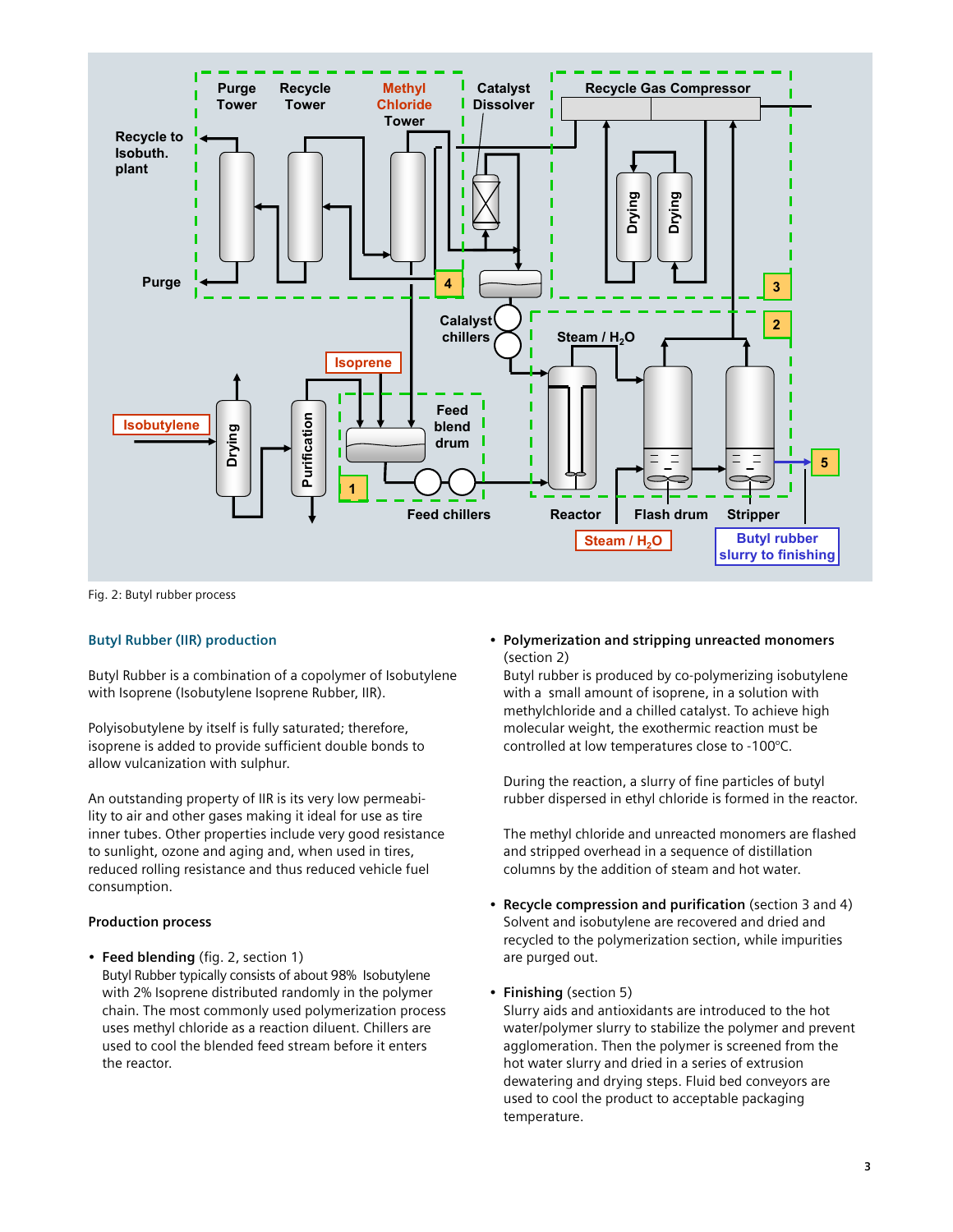#### **Using the Maxum Gas Chromatograph (GC) for process optimization**

#### **Measurement objective**

In production plants that manufacture synthetic rubber material, process gas chromatographs play a key role to control the various process sections. They provide critical data about the composition of the feed, intermediates and the final products. This enables the plant's control system to increase the productivity, reliability and availability of the production plant.

#### **Leading technology ensures optimal process control**

Process Gas Chromatography (PGC) has been used for decades in the chemical industry to detect potential plant faults early on and safeguard production availability.

Typically, a PGC performs multiple component analyses of various hydrocarbons (from low boiling point up to high boiling fractions) along with light gas measurement such as hydrogen. Siemens Maxum GC represents the leading technology in process gas chromatography for analyzing liquids and vapor process samples. Unrivaled product features deliver high versatility and the best possible analytical results at the lowest long-term cost.

Multiple analytical tools such as injectors, ovens, detectors and columns are available to perfectly match the hardware to the analytical needs:

- Liquid injection valves to optimize the vaporization of liquid samples
- Broad range of column types and columns switching technologies available to provide dependable results in the shortest analysis time
- Sensitive detectors to detect trace components
- Single and independent dual oven concepts for minimizing the number of analyzers
- Airless oven option to reduce long-term utility costs

#### **Key analytical hardware**

A key element in process gas chromatography is the injection of the sample into the analysis system as well as the switching of the separation columns to backflush unmeasured components out of the analytical system.

For standard vapor applications (component concentrations in the percentage level), the Model 50 valve (10-port membrane valve) combines sample injection and column switching into one valve. This simplifies the analytical hardware and reduces maintenance requirements. By using a teflon coated stainless steel diaphragm, the Model 50 is very robust and allows switching cycles up to 10 million operations without maintenance.

In synthetic rubber plants, a significant amount of process samples are in the liquid phase in the process. Therefore, the sample has to be vaporized before it can be analyzed. This makes the injection technology used by the analyzer very important to guarantee that the measurement is accurate and the results are representative of the actual process stream.

Fig. 3 shows an automated liquid injection valve to introduce the liquid into a separately heated vaporization chamber and convert it into the gas phase inside the analyzer. The injection valve is flexible in terms of injection volume, sealing material, sample split ratio after vaporization and even the material of the sample wetted parts. This enables optimum configuration that is tailored to the specific requirements of the sample for a reliable and precise analysis.



Fig. 3: Key analytical hardware for snythetic rubber applications Left: Model 50 injection & backflush valve, Center: Double oven with model 50 configuration (left) and valveless configuration (right), Right: Liquid sample injection valve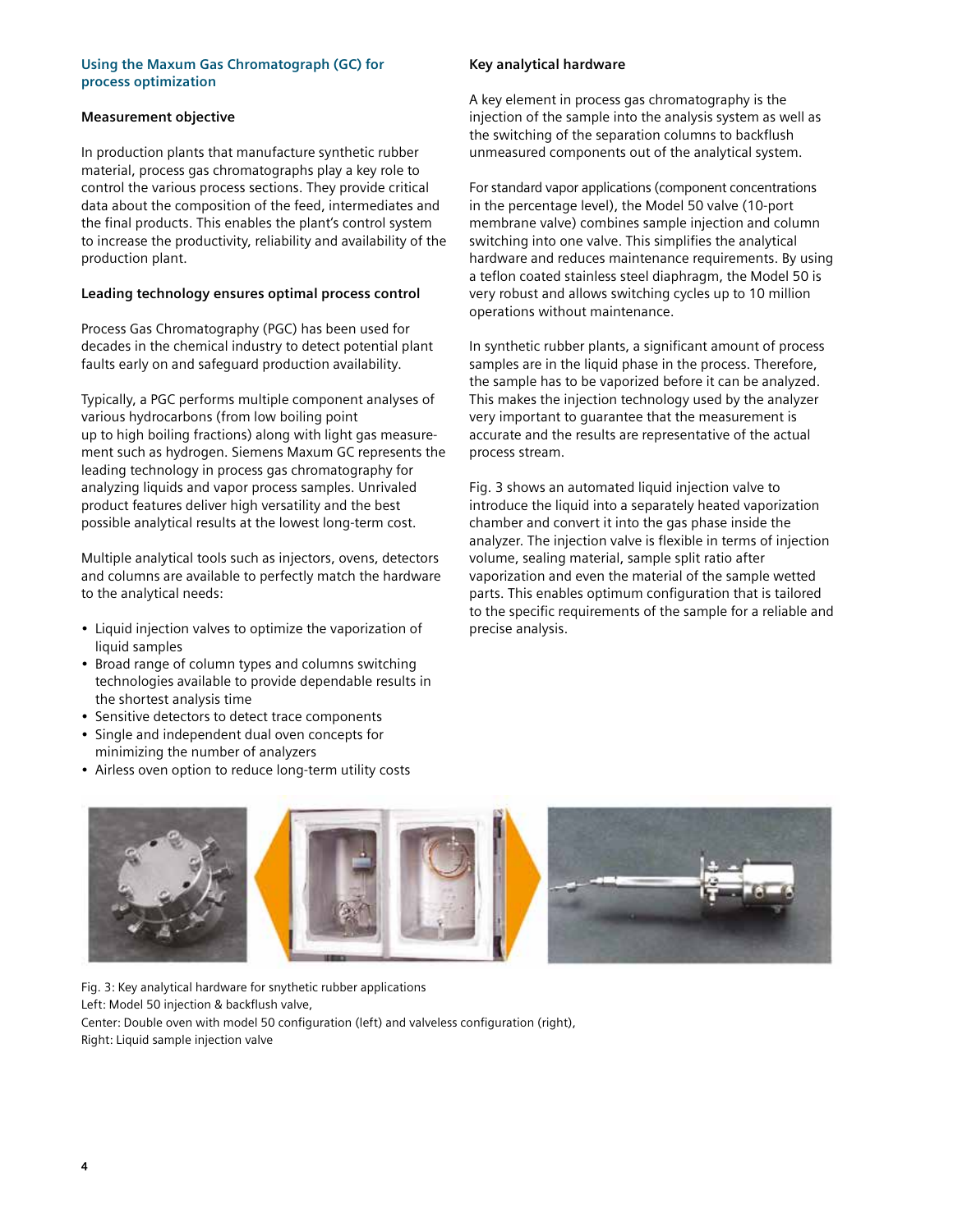

Fig. 4: Analytical Setups (configurations) of the Maxum GCII

#### **C4/C5 hydrocarbon analysis using Analytical Setups**

In the core process of synthetic rubber production, monomers are mixed in various proportions to be copolymerized to create synthetic rubber products with a range of physical, chemical and mechanical properties. These monomers, such as 1.3 butadiene (SBR plants), isobutylene and isoprene (IIR plants), are all C4 and C5 hydrocarbons.

To date, gas chromatography based analyzers are widely used for the determination of these constituents due to its high specificity. The analysis of individual C4/C5 species requires GC columns which are specialized in the separation of various C4 isomers. Typically GC columns are used with varying selectivity to increase the overall separation power of the method. The columns are combined with a switching valve that transfers the unseparated portion of the chromatogram eluting from the first column to the second, for final separation can occur. The most frequently used analytical configurations (Setups) are shown in fig. 4.

Combinations of the configurations also allows the integration of multiple applications into one analyzer.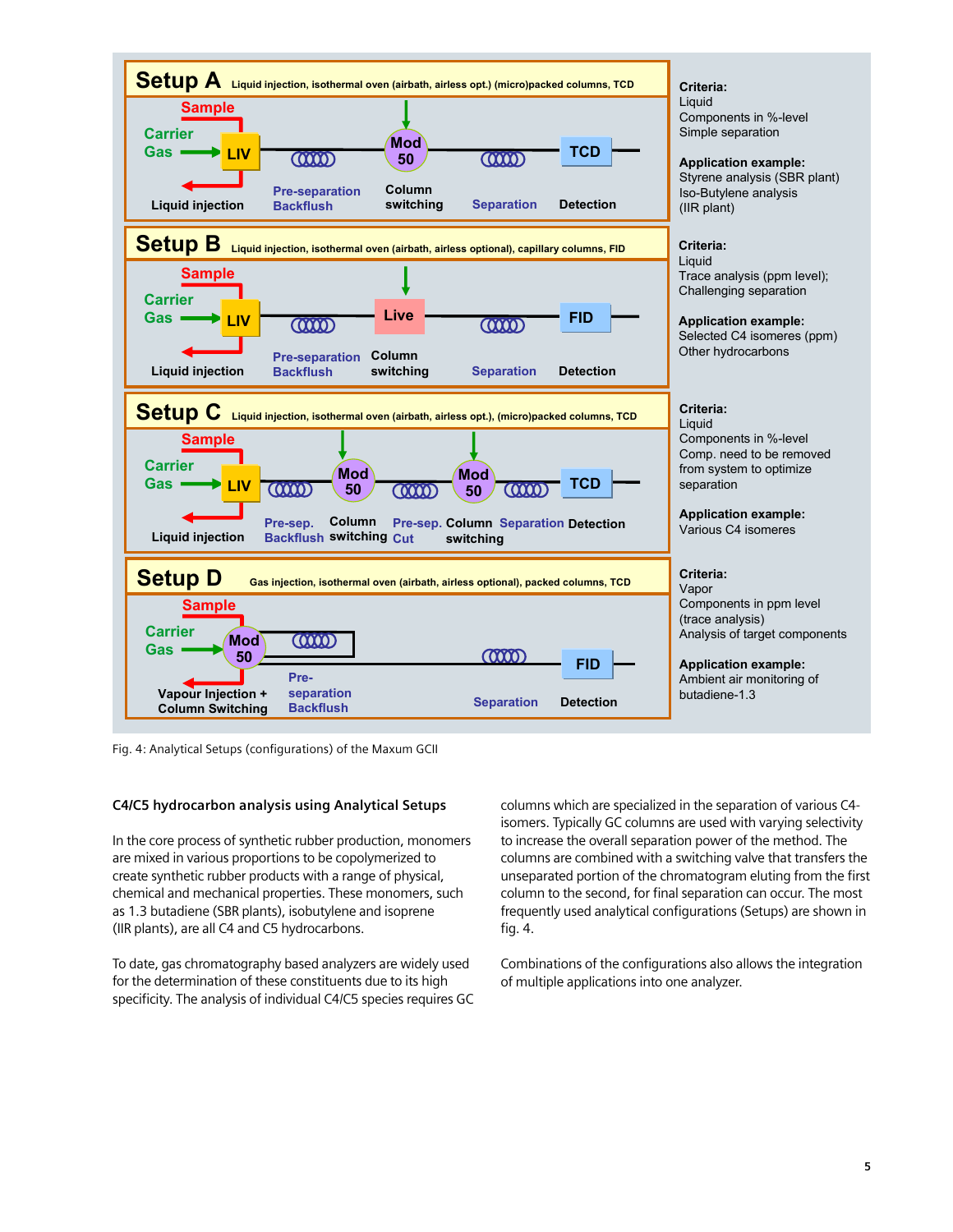#### **Measurement tasks**

The details of the measurement tasks, sampling locations and concentration values of the components differ from plant to plant according to process type and specific plant designs. But the measured components themselves will be very similar in most cases. Fig. 6 shows a typical list of measured components and references to the flow chart of fig. 2.

Most of the components are determined by gas chromatography, but continuous gas analyzers are also used for applications such as combustion optimization and exhaust gas emission control at different locations of the plant.



Fig. 5: Maxum Color Touch Screen Maintenance Panel

#### **Maxum GC benefits for plant optimization**

Maxum process gas chromatographs provides a number of unique benefits for plant optimization:

- By offering an broad variety of analytical options, Maxum serves as a single platform that can be configured according to the actual analytical needs and thus provide optimum possible results.
- The Maxum workstation software provides real-time information from all chromatographs on the network for immediate response to any changing situation.
- Maxum features flexible networking options including Modbus/TCP and Ethernet. This allows easy and secure integration into the plant's control systems.
- Due to its well-proven design and the integrated diagnosis functions, Maxum offers an outstanding availability which is of highest importance in process plant control.

A large and well experienced Siemens team stands behind any application and installation for complete user support, if needed. This ranges from broad application know-how to efficient worldwide service capabilities.

| <b>Section</b> | Product stream / Measuring task                                                 | Component      | S(  |
|----------------|---------------------------------------------------------------------------------|----------------|-----|
| 1              | Isobutene-Isoprene fraction to basic charge<br>Correct feed composition control | n-Butylene     |     |
|                |                                                                                 | Isobutylene    |     |
|                |                                                                                 | Amylene        |     |
|                |                                                                                 | Isoprene       |     |
|                | Charge<br>Correct feed composition control                                      | n-Butylene     |     |
|                |                                                                                 | Isobutylene    |     |
|                |                                                                                 | Amylene        |     |
|                |                                                                                 | Isoprene       |     |
|                |                                                                                 | Methylchloride |     |
| $\mathbf{2}$   | Polymerization and Degassing<br>Correct polymerization process control          | Isobutylene    |     |
|                |                                                                                 | Methylchloride |     |
|                |                                                                                 | Isoprene       |     |
|                |                                                                                 | N-Butylene     | lso |
|                |                                                                                 | Amylene        | de  |
|                |                                                                                 |                | ge  |
|                |                                                                                 | Oxygene        |     |
|                |                                                                                 | Methylchloride |     |
|                | Returnable products processing (1)                                              | Isobutylene    |     |
|                | Correct recycle steps control                                                   | Isoprene       |     |
|                |                                                                                 | n-Butylene     |     |
|                |                                                                                 | Amylene        |     |
|                |                                                                                 | Isobutylene    |     |
| 3/4            |                                                                                 | Isoprene       |     |
|                | Returnable products processing (2)                                              | Methylchloride |     |
|                | Cirrect recycle steps control                                                   | n-Butylene     |     |
|                |                                                                                 | Amylene        |     |
|                | Returnable products distilling (1)                                              | Methylchloride |     |
|                | Correct recycle steps control                                                   | Isobutylene    |     |
|                | Returnable products distilling (2)<br>Correct recycle steps control             | Nitrogene      |     |

| <b>Section</b>                    | Product stream / Mesuring task                                       | <b>Component</b>            |
|-----------------------------------|----------------------------------------------------------------------|-----------------------------|
| Isobutene<br>dehydro-<br>genation | Combustion gas (1)<br>Combustion optimization<br>Emission monitoring | CO                          |
|                                   |                                                                      | NO.                         |
|                                   |                                                                      | O <sub>2</sub>              |
|                                   | Combustion gas (2)<br>Combustion optimization<br>Emission monitoring | CO<br>CH <sub>4</sub>       |
|                                   |                                                                      | <b>NO</b>                   |
|                                   |                                                                      | O <sub>2</sub>              |
|                                   | Mixed isobutene fraction                                             | Isobutane                   |
|                                   |                                                                      | Isobutene                   |
|                                   |                                                                      | n-Butane                    |
|                                   |                                                                      | 1.3-Butadiene               |
|                                   |                                                                      | <b>∑Butylene</b>            |
|                                   |                                                                      | C5 - C9 hydrocarbon         |
|                                   |                                                                      | C1 - C3 hydrocarbon         |
|                                   | Contact gas                                                          | Hydrogen                    |
|                                   |                                                                      | Methane                     |
|                                   |                                                                      | C2 hydrocarbon              |
|                                   |                                                                      | C3 hydrocarbon              |
|                                   |                                                                      | Isobutane                   |
|                                   |                                                                      | Isobutene                   |
|                                   |                                                                      | n-butane                    |
|                                   |                                                                      | ∑Buthylene<br>1.3-Butadiene |
|                                   |                                                                      | C5 - C9 hydrocarbon         |
|                                   |                                                                      | Carbon Monoxide             |
|                                   |                                                                      | Carbon dioxide              |
|                                   |                                                                      | Nitrogen                    |
|                                   |                                                                      | Water                       |

Fig. 6: Measurement tasks and measured components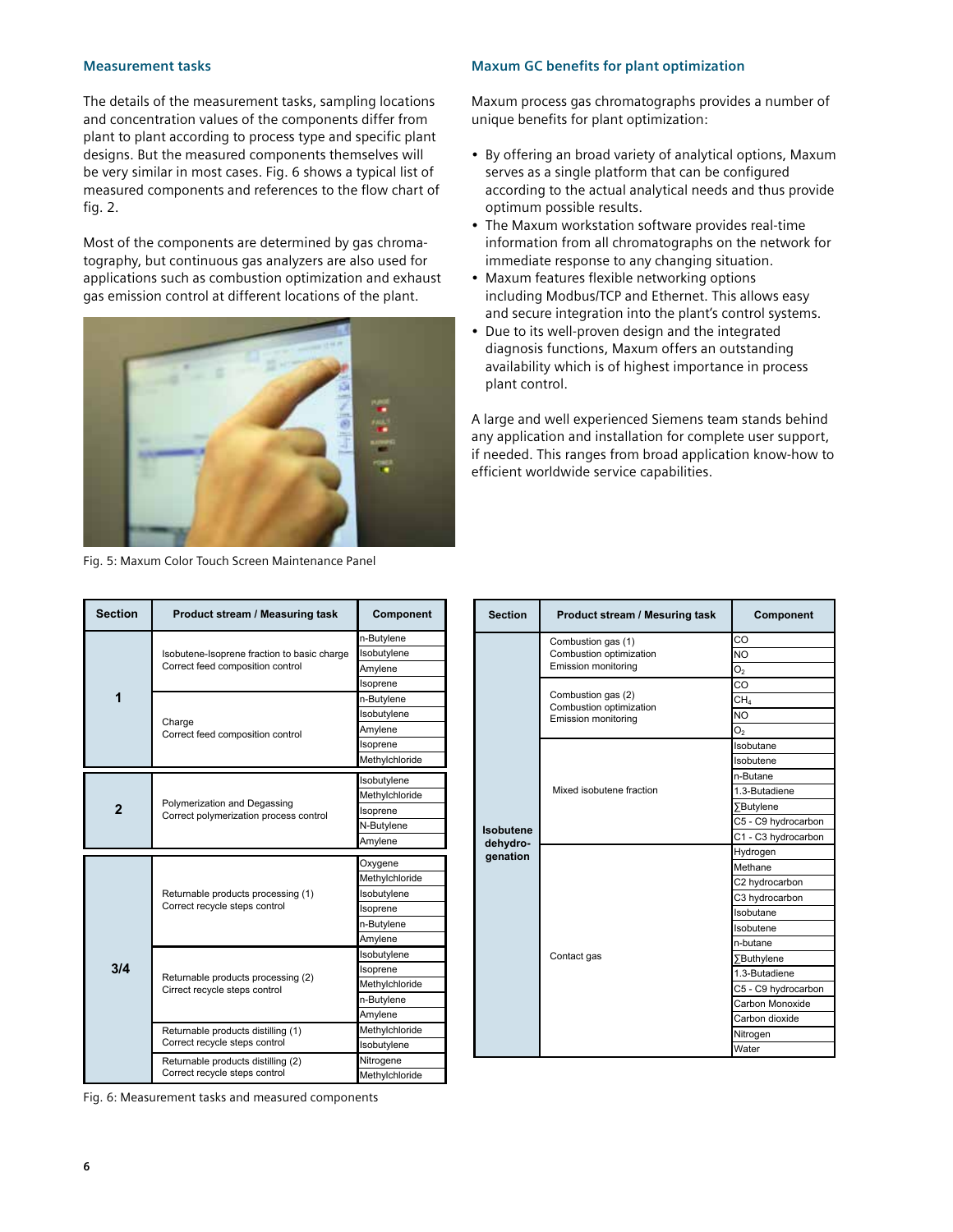#### **Siemens Gas Chromatographs – Innovations**

#### **Gas Chromatograph Portal Workstation Software**

The Maxum (and MicroSAM) process gas chromatograph product line uses the Gas Chromatograph Portal workstation software to easily monitor and modify Siemens GCs over an Ethernet network.

The new software replaces the former System Manager and EZ-Chrom software packages with a completely integrated and refined single software package. The new software is fully compatible with existing Maxum and MicroSAM GCs in the field.

The Gas Chromatograph Portal software resides on a PC workstation (fig. 7) and gives the user the real-time status for all the Siemens gas chromatographs on the network. In the event of a maintenance event, interrogating the analyzer is as simple as clicking on the icon for the analyzer, automatically calling up intuitive screens with all the analyzer's key performance parameters displayed.

With the Gas Chromatograph Portal, every GC on the network is continually updated to reflect the current analysis and operating status. Analysis results, chromatograms and alarm logs are just a simple click away. Furthermore, automatic data logging and reporting functions are completely supported and each display takes full advantage of modern Windows user interface features.



Fig. 7: Gas Chromatograph Portal Workstation

#### **Color Touch Screen Maintenance Panel**

The newest feature for the Maxum GC features is a large color touch screen maintenance display (fig. 6) that blends the best features of the previous menu-driven design with icons and graphical elements for simple access to all the standard maintenance functions of the Maxum.

Whether you are a new analyzer technician or a GC veteran, the new display of the Maxum is the ideal user interface. All the routine gas chromatograph operation and maintenance functions are accessible with a simple touch of the 10-inch color display. Further simplifying access to the Maxum GC, the touch screen display is fully certified for direct use in hazardous Div. I and Zone 1 areas.

Thanks to the Maxum GC's open design structure, it is easy to add this color maintenance panel to existing Maxum GCs by simply exchanging the door of the GC's electronics section. This is part of Siemens Process Analytics' commitment to enhancing the product while protecting our customer's investment in their existing Maxum GC system.

#### **Modular Oven**

In addition to the regular oven variants (airless, airbath and temperature programmable oven), a new Modular Oven (fig. 8) is available. This oven option is an airless oven design where complete chromatograph modules are snapped into place. Removal and replacement of a module can be performed in mere minutes, dramatically lowering operation and maintenance of the gas chromatograph. The module can then be repaired at the user's convenience in their maintenance shop or returned for refurbishment at Siemens. And, as part of the Maxum GC analysis platform, the modular oven configuration is completely compatible with any Maxum system for data communication and reporting.



Fig. 8: Maxum GC with the new modular oven option and new color touch screen